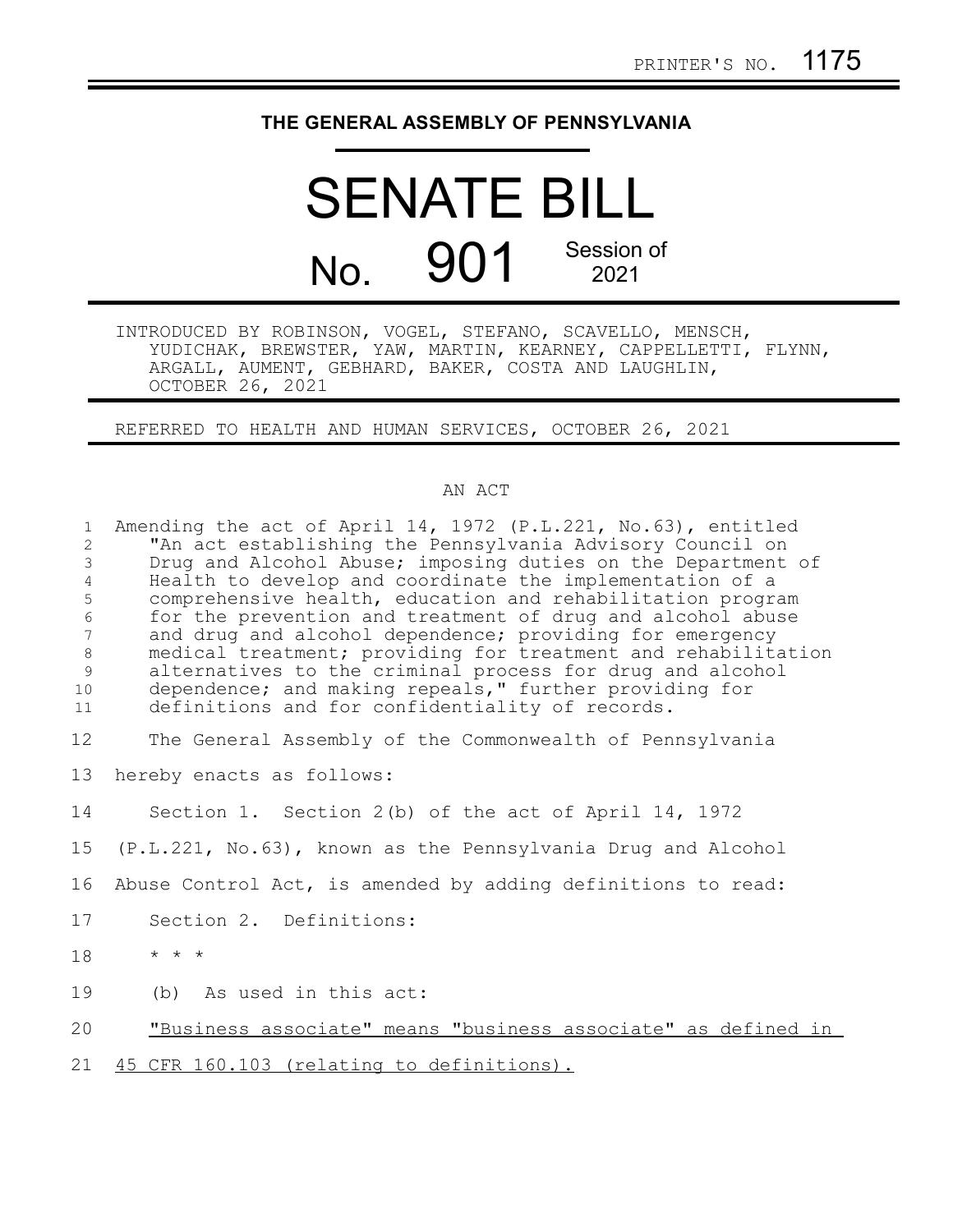| $\mathbf 1$ | $\star$ $\star$ $\star$                                          |
|-------------|------------------------------------------------------------------|
| 2           | "Covered entity" means "covered entity" as defined in 45 CFR     |
| 3           | 160.103.                                                         |
| 4           | $\star$ $\star$ $\star$                                          |
| 5           | "Disclosure" means "disclosure" as defined in 45 CFR 160.103     |
| 6           | and includes redisclosures and rereleases of information.        |
| 7           | $\star$ $\star$ $\star$                                          |
| 8           | "Health care operations" means "health care operations" as       |
| 9           | defined in 45 CFR 164.501 (relating to definitions).             |
| 10          | $\star$ $\star$ $\star$                                          |
| 11          | "Payment" means "payment" as defined in 45 CFR 164.501.          |
| 12          | $\star$ $\star$ $\star$                                          |
| 13          | "Treatment" means "treatment" as defined in 45 CFR 164.501.      |
| 14          | "Use" means "use" as defined in 45 CFR 160.103.                  |
| 15          | $\star$ $\star$ $\star$                                          |
| 16          | Section 2. Section $8(b)$ and $(c)$ (1) and (2) of the act are   |
| 17          | amended to read:                                                 |
| 18          | Section 8. Confidentiality of Records.--* * *                    |
| 19          | (1) All patient records (including all records relating<br>(b)   |
| 20          | to any commitment proceeding) prepared or obtained pursuant to   |
| 21          | this act, and all information contained therein, [shall remain   |
| 22          | confidential, and may be disclosed only with the patient's       |
| 23          | consent and only] may not be disclosed without the patient's     |
| 24          | consent, except:                                                 |
| 25          | to medical personnel exclusively for purposes of<br>(i)          |
| 26          | diagnosis and treatment of the patient $[or]$ :                  |
| 27          | (ii) to government or other officials exclusively for the        |
| 28          | purpose of obtaining benefits due the patient as a result of his |
| 29          | drug or alcohol abuse or drug or alcohol dependence except that  |
| 30          | in emergency medical situations where the patient's life is in   |
|             | 20210SB0901PN1175<br>$-2 -$                                      |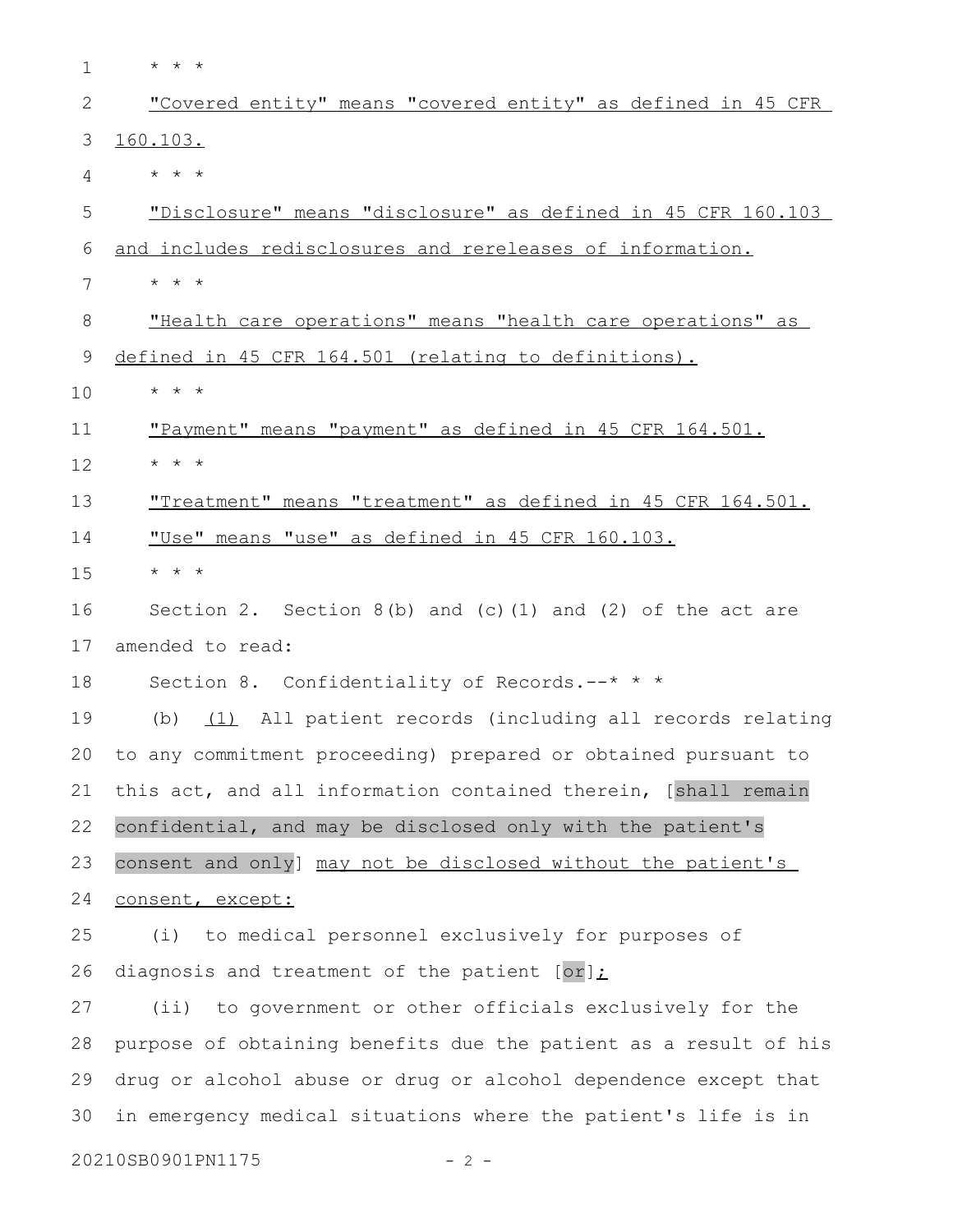immediate jeopardy, patient records may be released without the patient's consent to proper medical authorities solely for the purpose of providing medical treatment to the patient[.]; or (iii) to a covered entity or a covered entity's business associate that: (A) makes the use, disclosure or request for disclosure in 1 2 3 4 5 6

accordance with 45 CFR Pt. 164, Subpt. E (relating to privacy

7

 of individually identifiable health information); and (B) makes the use, disclosure or request for disclosure for the purpose of treatment, payment or health care operations. (2) Disclosure may be made for purposes unrelated to such treatment or benefits only upon an order of a court of common pleas after application showing good cause therefor. In determining whether there is good cause for disclosure, the court shall weigh the need for the information sought to be disclosed against the possible harm of disclosure to the person to whom such information pertains, the physician-patient relationship, and to the treatment services, and may condition disclosure of the information upon any appropriate safeguards. No such records or information may be used to initiate or substantiate criminal charges against a patient under any circumstances. 8 9 10 11 12 13 14 15 16 17 18 19 20 21 22

(c) (1) Except as provided under section 12(b), patient records and all information contained therein relating to drug or alcohol abuse or drug or alcohol dependence prepared or obtained by a private practitioner, hospital, clinic, drug rehabilitation or drug treatment center shall remain confidential and may [be disclosed only] not be disclosed except: 23 24 25 26 27 28 29

(i) when the patient is of the age of majority [and consents 20210SB0901PN1175 - 3 -30